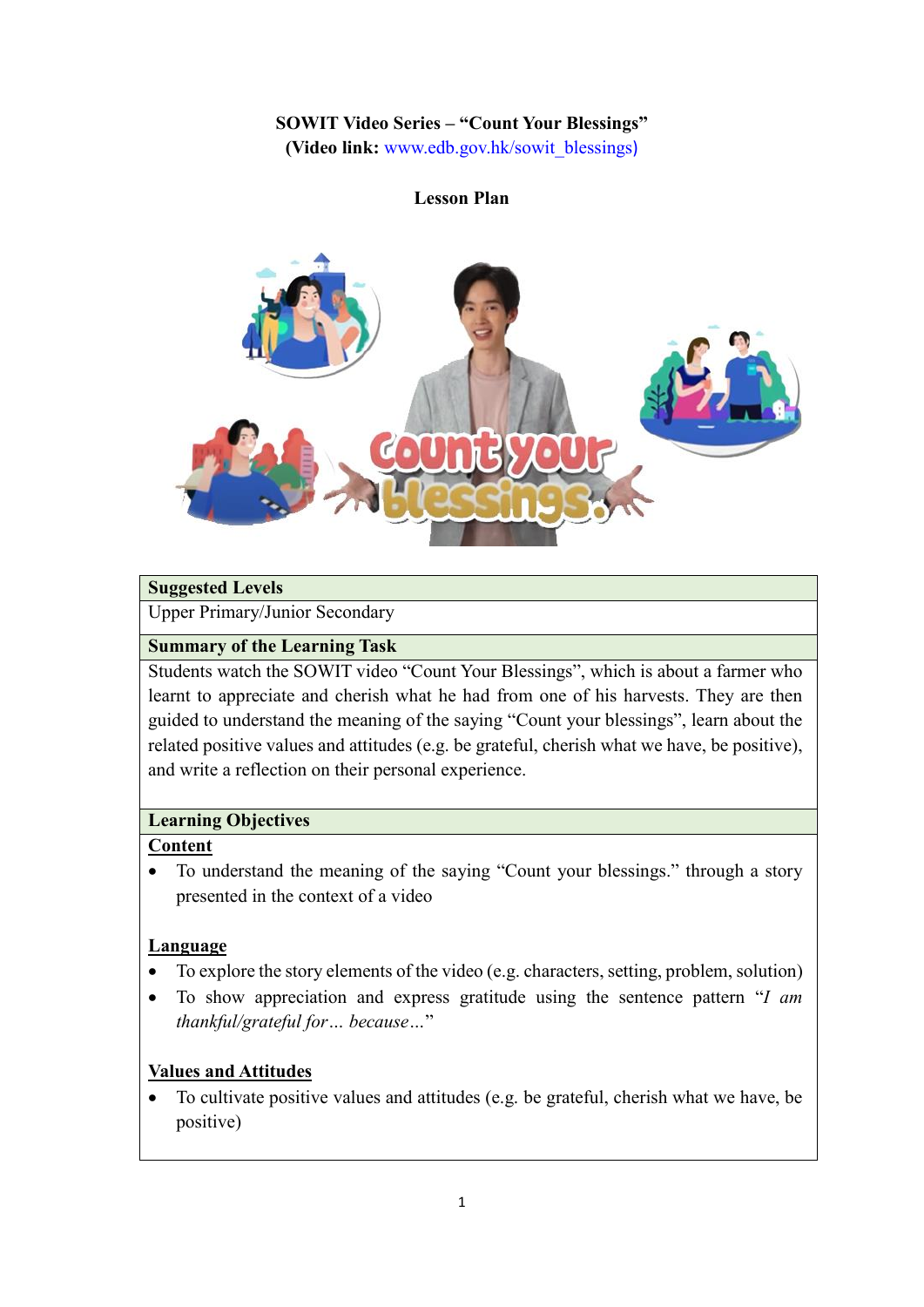## **Sharing Learning Intentions**

1. Introduce the objectives of the learning activities

#### **Pre-viewing**

## **Part A: Making Predictions about the Story Elements**

- 1. Refer students to *Activity Sheet: Part A*.
- 2. Draw students' attention to the picture below, which depicts a scene of the SOWIT video "Count Your Blessings":



- 3. Guide students to make predictions about the story elements by drawing their attention to the visual clues captured in the picture (e.g. tears, wrinkled apples, orchard, the outfit of the man).
- 4. Discuss with students their observations.

## **Viewing**

## **Part B: Understanding the Story Elements**

- 1. Refer students to *Activity Sheet: Part B*.
- 2. Introduce the story elements (i.e. characters, setting, problem, solution) before watching the video and instruct students to note down some key points for each element while watching the video.
- 3. Play the video "Count Your Blessings".
- 4. Discuss with students the story elements of the video.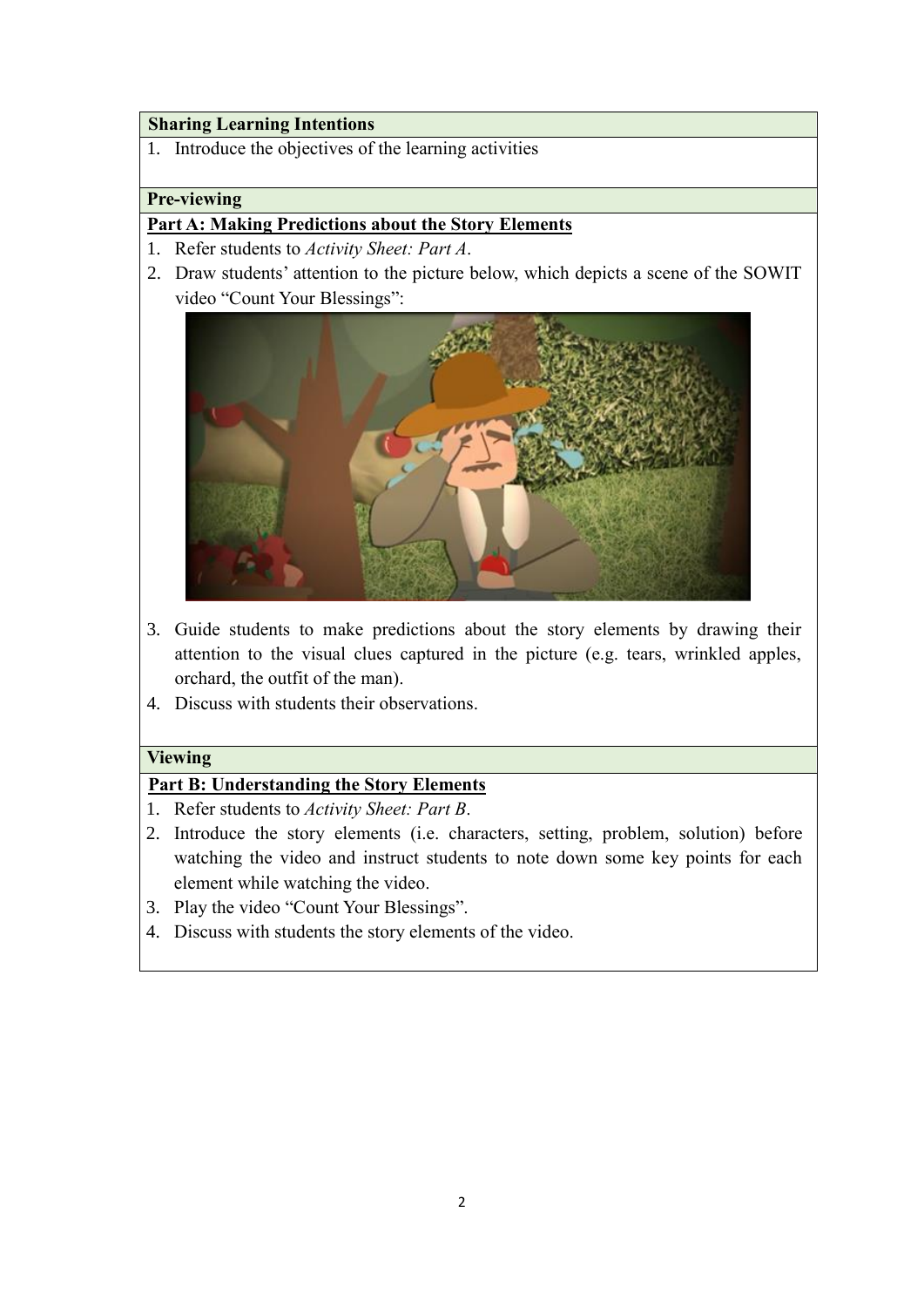#### **Post-viewing**

## **Part C: Characterisation**

- 1. Refer students to *Activity Sheet: Part C*.
- 2. Guide students to analyse the emotional change of the main character (i.e. the farmer) by drawing their attention to
	- the farmer's emotion at the beginning and at the end of the story; and
	- the cause of the change in the farmer's emotion.
- 3. Play the video again whenever necessary.
- 4. Draw students' attention to the dialogue below, which creates the turning point of the farmer's emotion:
	- The farmer's son: *Dad, you're home!*  [Offering a warm welcome to the farmer]
	- The farmer's daughter: *Daddy, are you tired?* [Showing how the family cares about the farmer's feelings]
	- The farmer's wife: *The apples from this harvest are small but sweet. How wonderful!*

[Helping the farmer find the bright side of his harvest]

## **Part D: Understanding the Saying of Wisdom**

- 1. Refer students to *Activity Sheet: Part E*.
- 2. Revisit the meaning of the saying "Count your blessings." with students (i.e. to be grateful for the good things in our lives and not to get too upset about the bad things).
- 3. Invite students to count their blessings and share their thoughts with their classmates using the sentence pattern "*I am thankful/grateful for… because…*".
- 4. Ask students to identify a problem that they encountered before and write a reflection on "Count your blessings".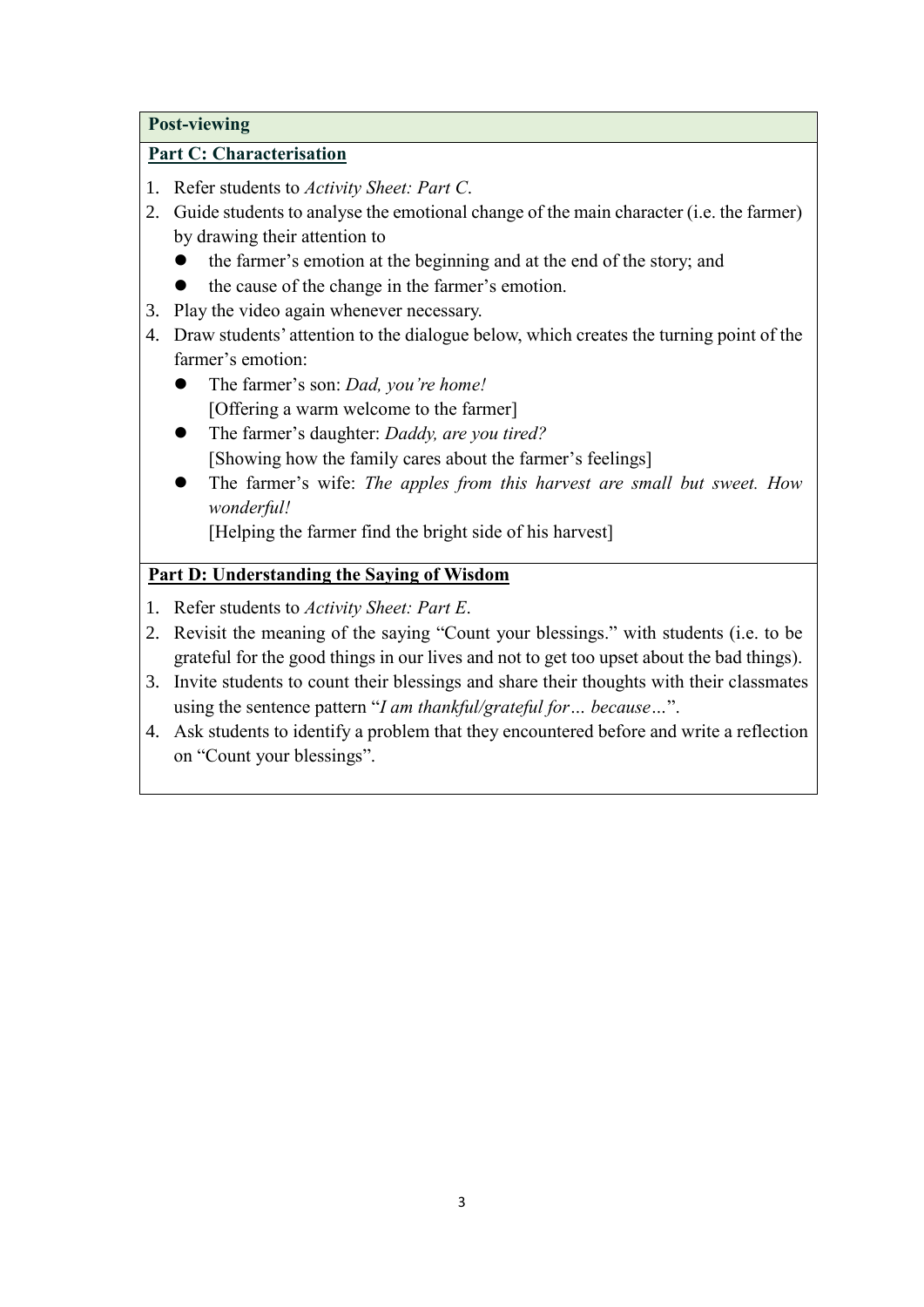# **SOWIT Video Series – "Count Your Blessings" Activity Sheets**

# **(Pre-viewing)**

# **Part A: Making Predictions about the Story Elements**

1. Study the picture below, which depicts a scene of the SOWIT video "Count Your Blessings". What do you think the video is about? Write down your thoughts in Boxes  $(a) - (d)$ .

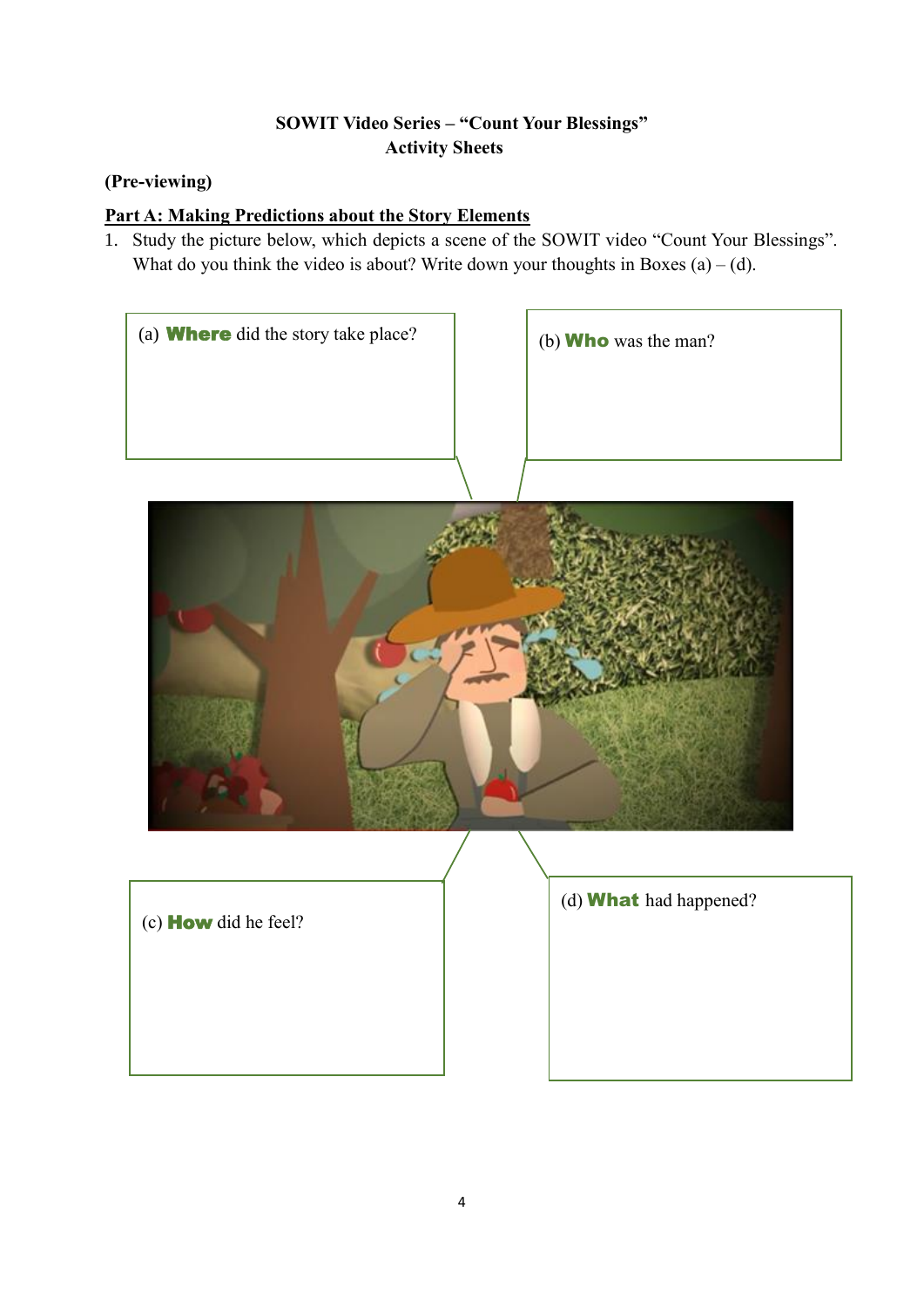# **(Viewing)**

## **Part B: Understanding the Story Elements**

1. Watch the video and complete the story elements below:

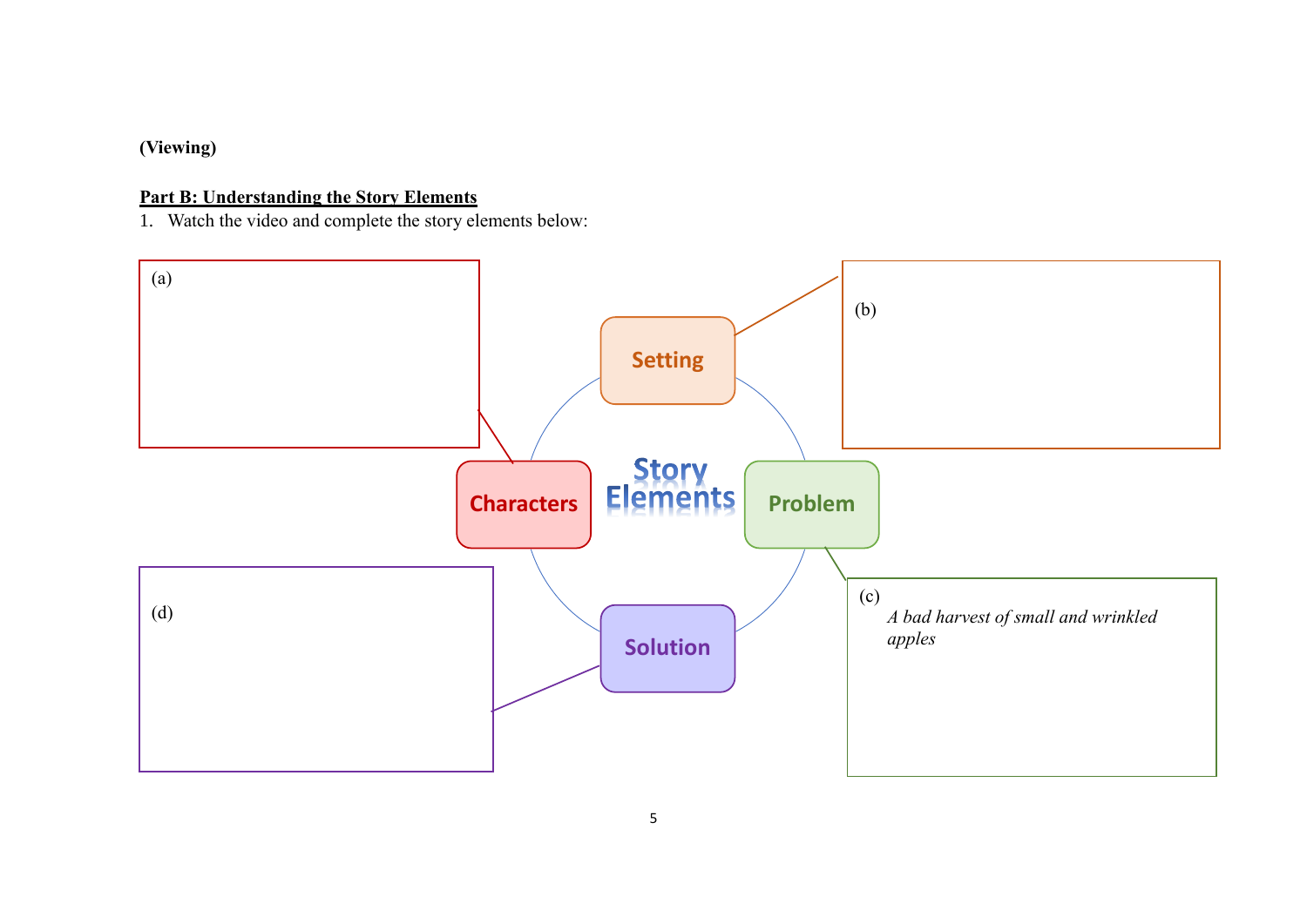## **(Post-viewing)**

## **Part C: Characterisation**

- 1. Analyse the farmer's emotional change in the story by completing the chart below:
- (a) Describe the farmer's emotion at the beginning of the story.



(e) Describe the farmer's emotion at the end of the story.

2. What did the farmer and his wife think about this year's harvest? The farmer: \_\_\_\_\_\_\_\_\_\_\_\_\_\_\_\_\_\_\_\_\_\_\_\_\_\_\_\_\_\_\_\_\_\_\_\_\_\_\_\_\_\_\_\_\_\_\_\_\_\_\_\_\_\_\_\_\_\_\_\_\_\_\_\_\_\_\_\_\_\_\_\_\_\_\_\_\_\_\_\_\_\_\_\_\_\_\_\_\_\_\_\_\_\_\_\_

The farmer's wife:

3. Compare the views of the farmer and his wife on the harvest.

 $\_$  , and the set of the set of the set of the set of the set of the set of the set of the set of the set of the set of the set of the set of the set of the set of the set of the set of the set of the set of the set of th  $\_$  , and the set of the set of the set of the set of the set of the set of the set of the set of the set of the set of the set of the set of the set of the set of the set of the set of the set of the set of the set of th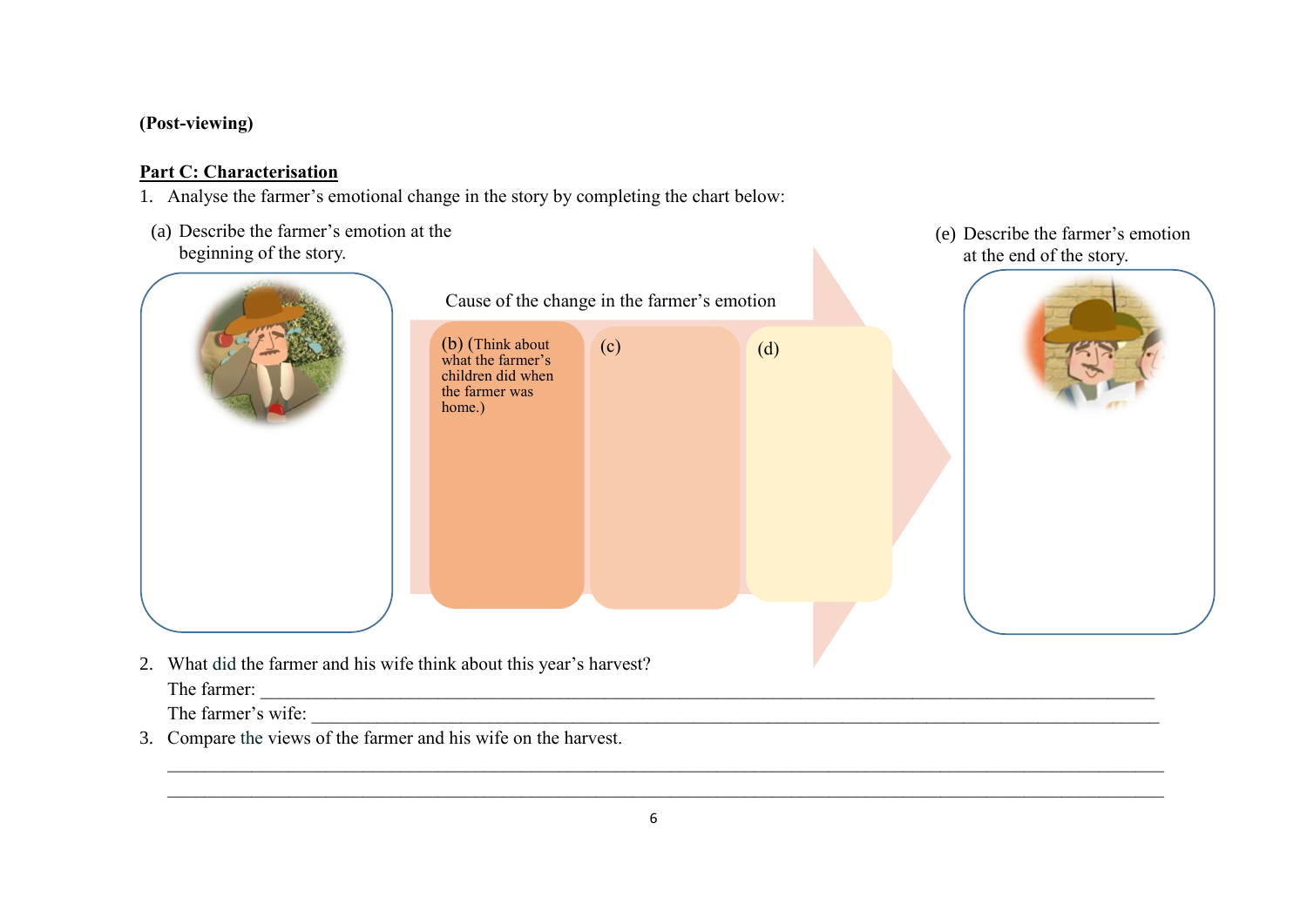## **Part D: Understanding the Saying of Wisdom**

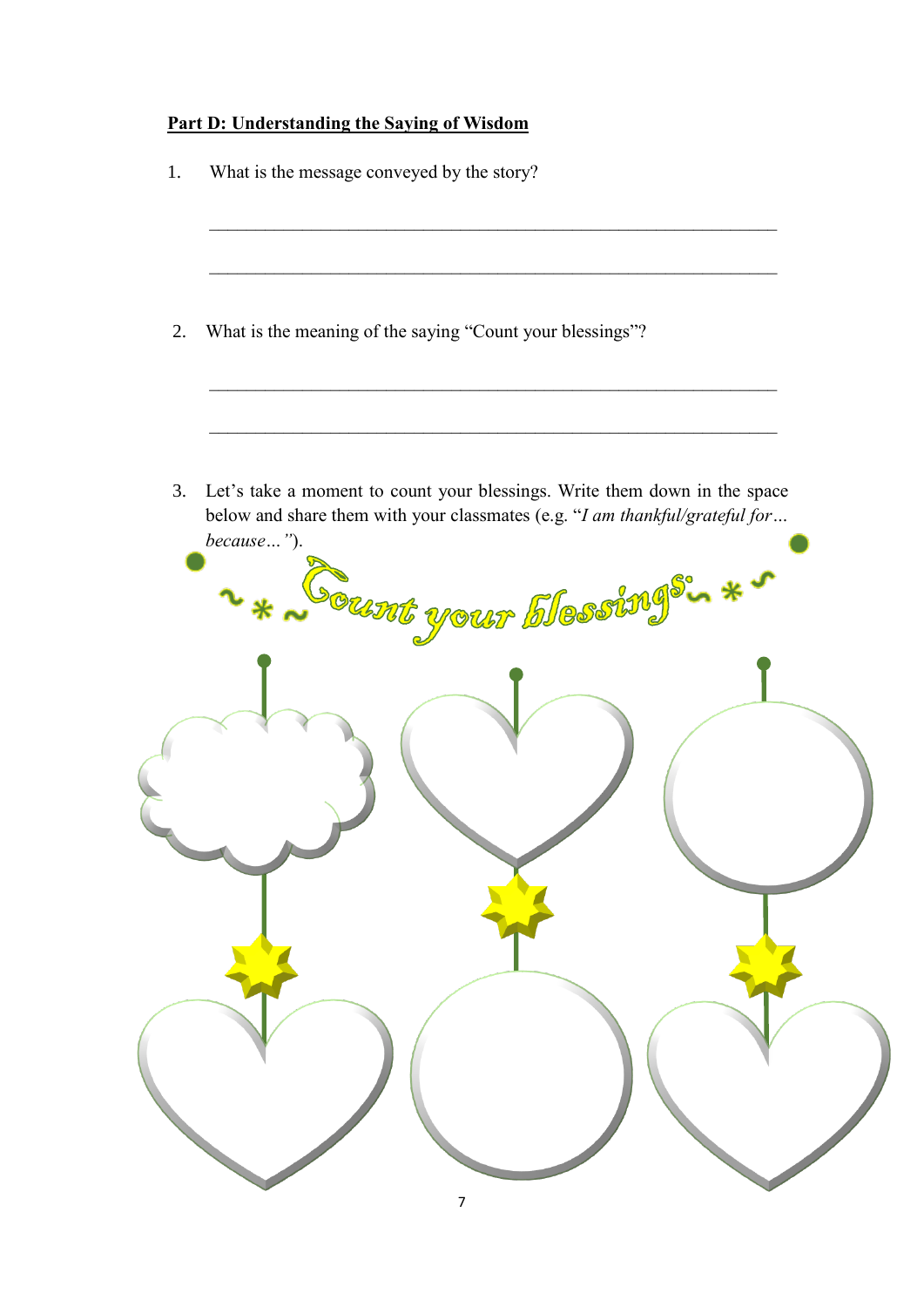4. In the story, the farmer's wife was able to help the farmer find the bright side of the problem (i.e. the apples were small but sweet). In about 150 words, share your personal experience and write a reflection on "Count Your Blessings". You may include the following details in your work:

| What was the problem you encountered?     | What was the bright side of the<br>problem?<br>(I am thankful/grateful for<br>because) |
|-------------------------------------------|----------------------------------------------------------------------------------------|
|                                           |                                                                                        |
|                                           |                                                                                        |
|                                           |                                                                                        |
|                                           |                                                                                        |
|                                           |                                                                                        |
|                                           |                                                                                        |
|                                           |                                                                                        |
|                                           |                                                                                        |
| What have you learnt from the experience? |                                                                                        |
|                                           |                                                                                        |
|                                           |                                                                                        |
|                                           |                                                                                        |
|                                           |                                                                                        |